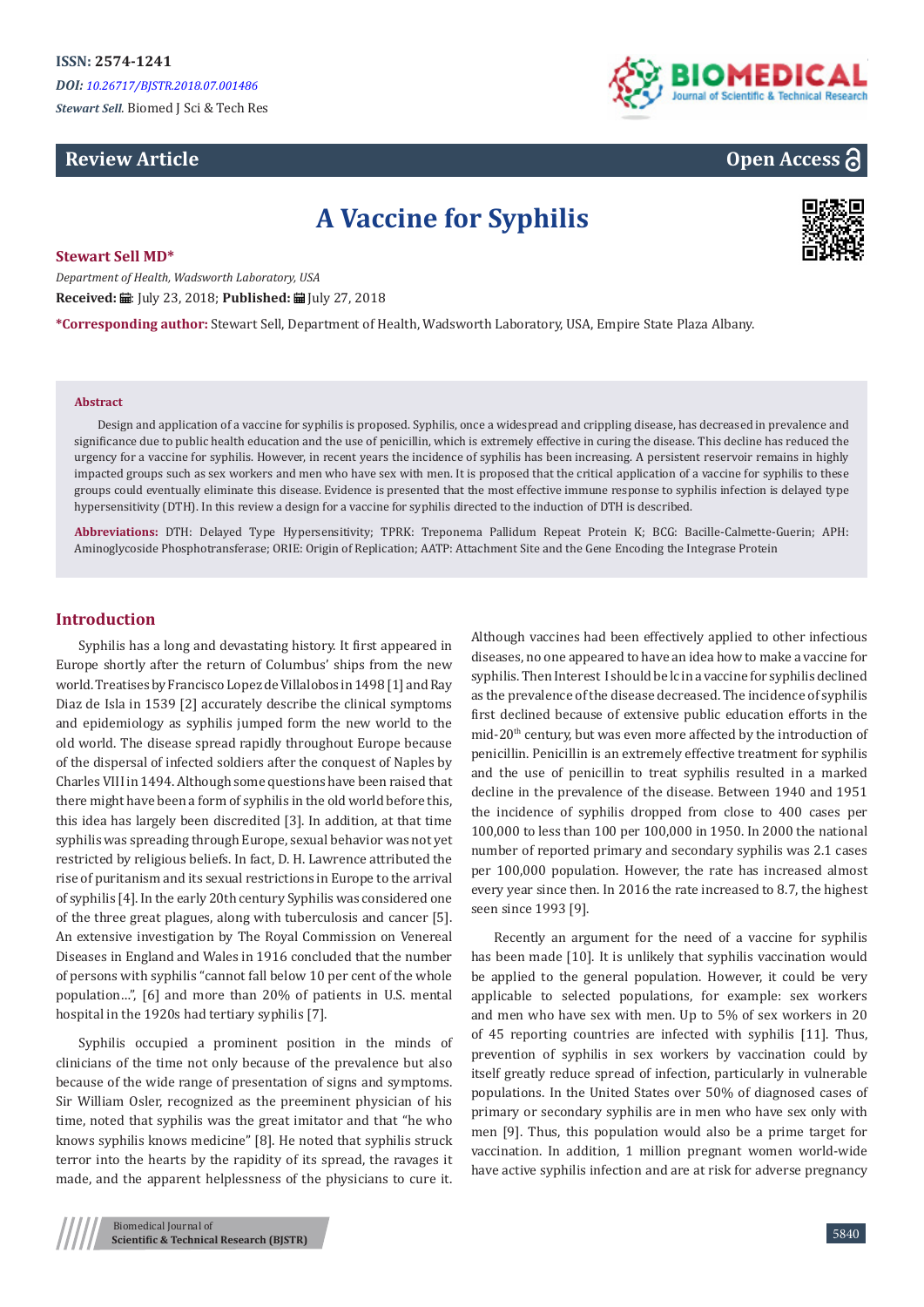outcomes such as stillbirth and neonatal death due to congenital syphilis. Congenital syphilis has increased by 27.6 % between 2015 and 2016 [9]. Selective immunization of women at high risk for syphilis and pregnancy should also be considered.

## **Immunodefense Against Syphilis**

To construct a useful vaccine for an infectious disease one must know the type of immune response that is effective in combatting the disease [12]. Studies in experimental infection of rabbits with syphilis have resulted in better understanding of the protective immune response to syphilis infection. In fact, the primary chancre of syphilis in humans grossly and microscopically is very similar to

that of experimental infection of the skin of rabbits [13] (Figure 1). In experimental infection of the testes of rabbits with the causative agent of syphilis, Treponema pallidum, organisms can be identified by fluorescence microscopy in the connective tissue within 3 days of inoculation. The number of organisms increases exponentially in the interstitial connective tissue until about 11-12 days after infection; then within a few days the organisms disappear [14,15]. This sequence is accompanied by massive swelling of the testes to about twice normal size, infiltration of the infected tissue with T-cells and then macrophages which rapidly phagocytose and digest large number of the organisms (Figure 2).



**Figure 1:** A. Human syphilitic chancre and Syphilitic skin lesions in infected rabbits. Both are DTH reactions.



**Figure 2:** A,B Gross photos of testes; C-F Immunofluorescence of T. pallidum in testes during infection. A. On day 10 after infection testes are essentially twice normal size. B. On day 30 after infection testes have returned to only slightly larger than normal. C. 3 days after infection a few organisms (small arrows) are present in interstitial tissue. Large arrow point to autofluorescent red blood cells. D. 10 days after infection the interstitial tissue is filled with T. pallidum. E. 13 days after infection only a few organisms (small arrows) can be identified and there is fluorescence of fragments, presumably in macrophages.. F 17 days after infection no organisms can be see and only fluorescent smudges remain.

Electron microscopy of the active infective stage shows the serpentine-like T. pallidum "swimming" in interstitial connective tissue. During the active clearing of the infection partially disrupted organisms can be seen within macrophages [16] (Figure 3). A

similar reaction occurs after infection in the skin. This reaction correlates with hyperplasia of the diffuse cortex (T-cell zone) of the draining lymph nodes [17], histologic evidence of a T-cell response. Thus, it is concluded that the primary chancre of syphilis is, in fact, a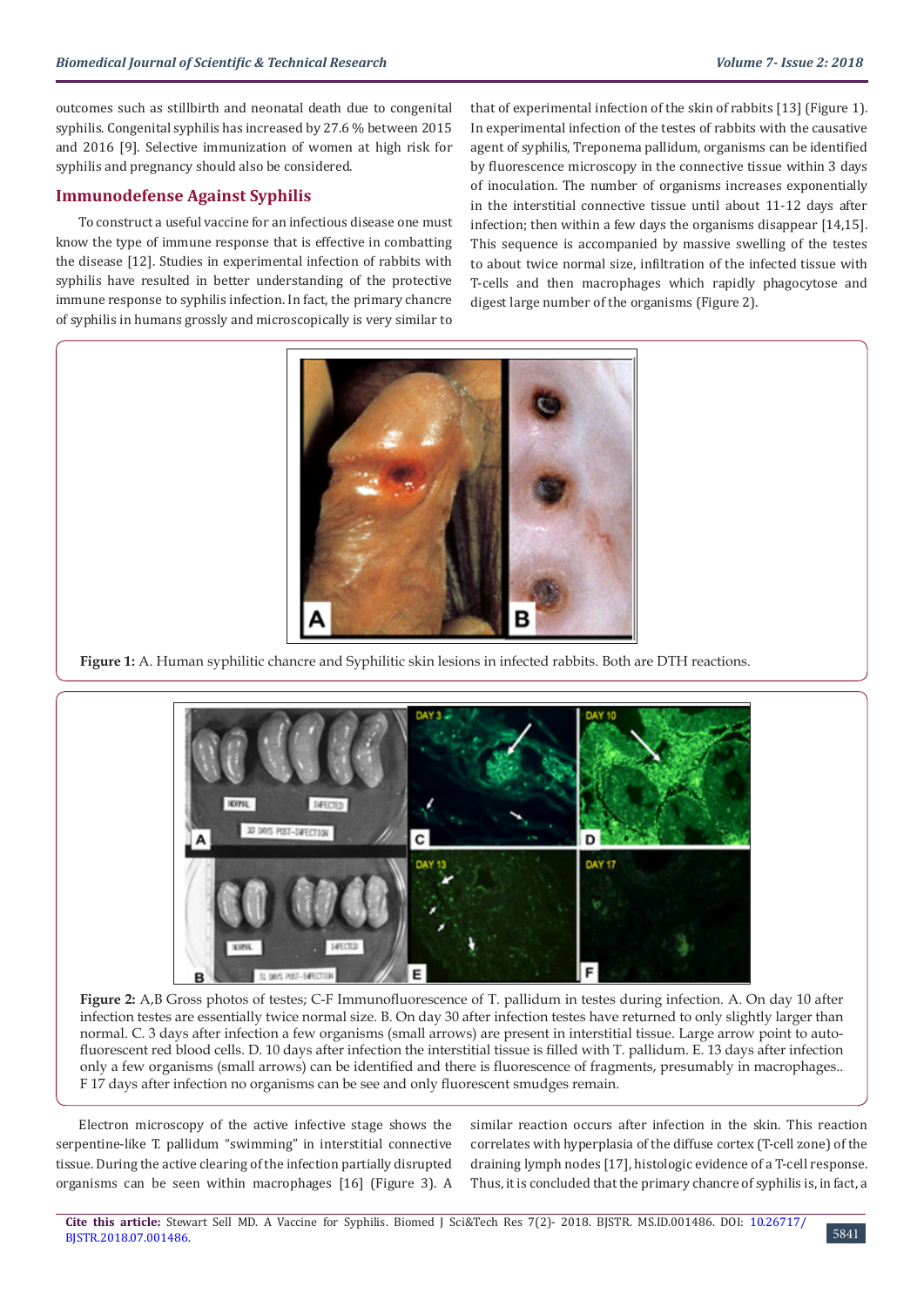

**Figure 3:** Electron microscopic photos of T. pallidum. A. In interstitial connective tissue during active infection. B. In phagosomes of a macrophage during clearing phase. Arrows point to lateral filaments of T. pallidum.



delayed type hypersensitivity (DTH) reaction, that is exquisitely effective in curing the infection [13]. Secondary and tertiary infection may occur when organisms spread to "protected sites" or when the DTH response is inadequate and antibody production predominates [12]. In fact, the role of antibody and DTH in syphilis may be compared to that in leprosy [12]. In leprosy a strong DTH response (Tuberculoid Leprosy) is associated with arrested disease, whereas a strong antibody response is associated with prolonged and progressive infection (Lepromatous Leprosy) [18]. Similarly, in syphilis a strong DTH response correlates with limitation to a primary lesion (chancre) whereas a weak DTH response is associated with secondary and tertiary disease [13]. Thus, we concluded that a vaccine for syphilis should be designed to induce DTH. An effective vaccine for inducing DTH to T. pallidum should selectively deliver the immunogen to interdigitating reticulum cells for presentation in association with MHC class II antigens to paracortical CD4+ TDTH precursor cells [12].

## **T. Pallidum Immunization**

A time-honored clinical observation is that patients that have recovered from a primary syphilis infection demonstrate what is called "chancre immunity [19]. Previously infected rabbits with healed chancres also demonstrate chancre immunity [20], i.e., rabbits which develop and heal a primary lesion (chancre) are now resistant to a second infection. In a related observation, if patients with syphilis are successfully treated with penicillin before a chancre has healed they will not be resistant and may be re-infected, so-called "ping-pong" syphilis [21]. If infection is eliminated before full DTH is established, the individual has not developed protective immunity. Thus, in both humans and rabbits, successful induction of delayed hypersensitivity to syphilis results in long-lasting protection against re-infection. Attempts to induce protective immunity using avirulent treponemes, attenuated or heat-inactivated organisms, or extracts of pathogenic organisms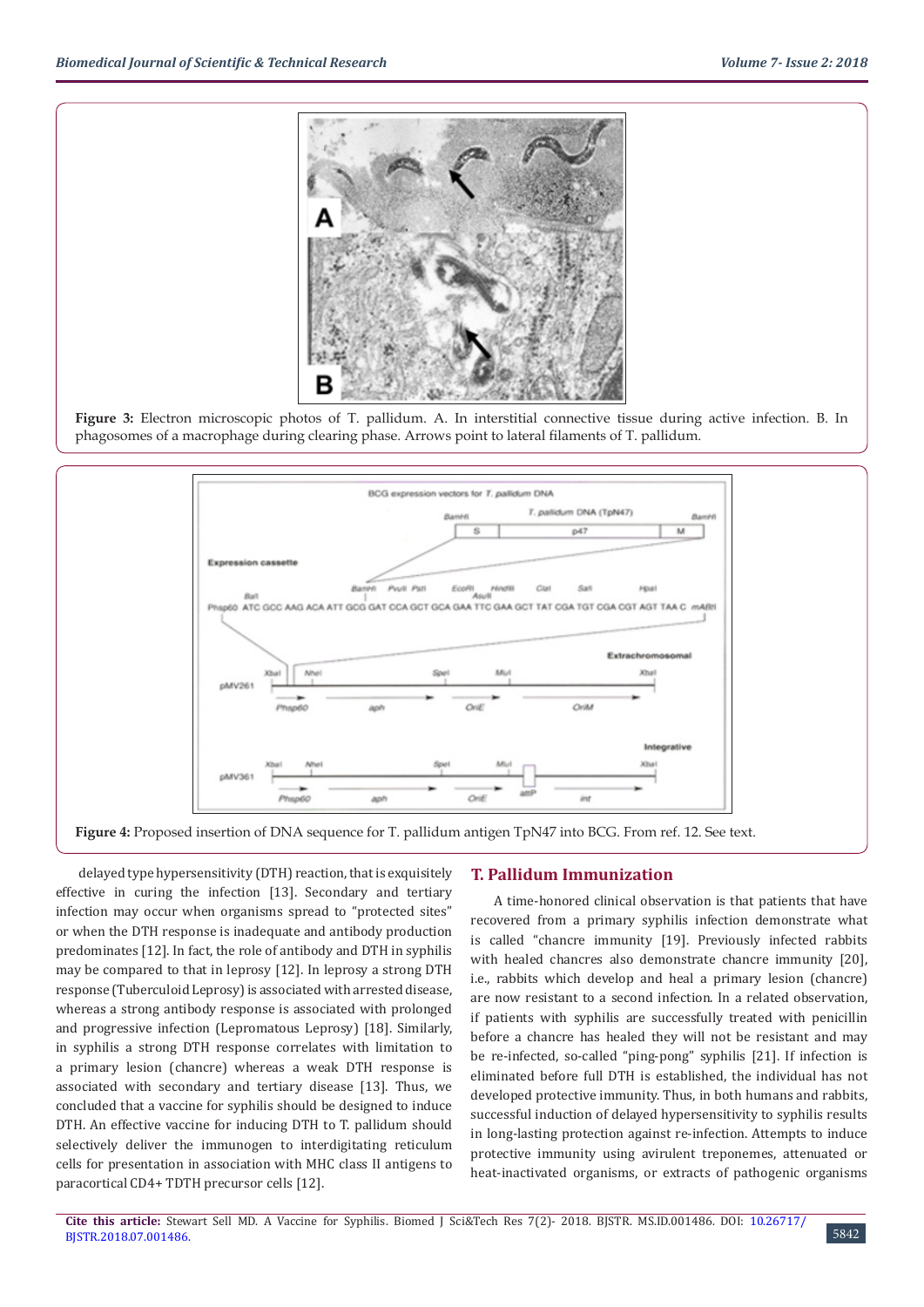have been only partially successful and in only a few instances 10). Miller obtained complete long-term protection following a 37 week long, 60 intravenous immunization, schedule, using large doses of gamma-irradiated organisms [22]. The requirement to grow large numbers of organisms in rabbit testicles to obtain immunizing antigens renders such protocol impractical for other than experimental use. Further attempts at immunization have been attempted using selected antigen of T. pallidum (Tp).

#### **T Pallidum Antigens**

Over 40 T. Pallidum antigen are available commercially. Including T. pallidum TpN47, T. pallidum major membrane immunogens Tp15, Tp17 and Tp0453. Although antibodies to the variable regions of Treponema pallidum repeat protein K (TPRK) correlate with protection against infection [23], in general immunizations that induce antibody and not DTH are ineffective. Tomson et al immunized rabbits with Tp0155, Tp0326, Tp0326, and Tp0956 and although high antibody titers were obtained, the immunized rabbits did not demonstrate protection against infection [24]. This confirms many studies that show that although immunoglobulin antibodies may enhance macrophage killing of T. pallidum (opsonization) [25], humoral antibodies are relatively ineffective in preventing syphilis infection [26]. Thus, we proposed using modified BCG to induce DTH to T. pallidum as a potential effective vaccine [12].

#### **BCG Vector for Syphilis Vaccine**

According to the hypothesis presented above, selection of immunogen presentation for syphilis vaccination should be directed to induction of DTH. There are four proposed antigen processing pathways:

- a) Exogenous presentation via follicular dendritic cells to Th2 helper cells for IgE/IgA production to helminths.
- b) Exogenous presentation via follicular dendritic cells to Th1 helper cells for IgM/IgG antibody to bacteria.
- c) Presentation by interdigitating reticulum cells to Th1 helper cells to induce DTH to mycobacteria.
- Endogenous antigen processing by any nucleated cells to generate T-cytotoxic cells to viruses [12].

Many antigens expressed by vaccinia virus vectors have generated strong cell-mediated immune responses [27], but this approach whereby antigens are presented by infected epithelial cells is effective for inducing a T-cytotoxic response and not necessarily DTH [12]. To induce DTH we propose using BCG (Bacille-Calmette-Guerin) vectors [28]. Thus, rather than presenting antigens by the endogenous pathway, interdigitating reticulum cells in the cortex of lymph nodes would be presenting antigen To Th1 helper cells by the exogenous pathway.

In experimental animals, Freund's adjuvant is effective in inducing DTH, but this is too toxic for human use. BCG is a live attenuated bovine tubercle bacillus approved for selective human use for vaccination against TB. It is effective in inducing specific TDTH cells which in the presence of antigen activate macrophages. Although now more limited in use, BCG is approved for human use and has been applied extensively in the past with a low incidence of serious complications. It is inexpensive to produce and can produce long term immunity. Since the Tp antigens listed above are recombinant proteins, the encoding DNA sequences are readily available for insertion into the proposed BCG vector. BCG vectors for producing such vaccines have been previously designed and constructed [29-31]. The procedure for the process using TpN47 is shown in Figure 4, reproduced from reference [12]. The extrachromosomal (PMV262) and integrative (PMV361) BCG expression vectors of BCG are available for cloning T. pallidum DNA.

Both plasmids contain the mycobacterium heat shock protein promoter (Phsp60), multiple sites for inserting DNA, a transcriptional terminator (mAbt1), the transposon Tn903-derived aminoglycoside phosphotransferase (APH) gene which confers kanamycin-resistance as a selection process, and an origin of replication (ORIE) for propagation in E. Coli. pMV261 also contains mycobacterial origin of replication (ORIM) and thus can propagated extra-chromosomally in BCG. PMV361 contains phage attachment site (AATP) and the gene encoding the integrase protein (int). The PMV 361 plasmids replicated in BCG by integration into the BCG genome through site-specific recombination and replication as part of the BCG chromosome [31]. This proposal was originally made in 1993 [12], and although there is a well worked out experimental model to test a vaccine for syphilis, funding has not been forthcoming to implement it [10].

#### **References**

- 1. Lopez de Villalobos R (1890) On the plague of the cursed glands. 1498, French Translation: B. Masson, Ed Paris.
- 2. Diaz de Isla R (1539) The serpentine disease. Con priuioegio imperial y del rey de Portugal.
- 3. [Firth J Syphilis \(2012\) Its early history and treatment until penicillin and](https://jmvh.org/article/syphilis-its-early-history-and-treatment-until-penicillin-and-the-debate-on-its-origins/) [the debate on its origins. J Military and Veterans' Health 20: 49-58.](https://jmvh.org/article/syphilis-its-early-history-and-treatment-until-penicillin-and-the-debate-on-its-origins/)
- 4. [Andreski S \(1982\) The Syphilitic Shock: A new explanation of the "Great](https://www.ncbi.nlm.nih.gov/pubmed/11631971) Witch Craze" of the  $16<sup>th</sup>$  and  $17<sup>th</sup>$  centuries in the light of medicine and [psychiatry. Encounter 55: 76-81.](https://www.ncbi.nlm.nih.gov/pubmed/11631971)
- 5. [Stokes JH \(1920\) The third great plague. A discussion of syphilis for](https://archive.org/details/thirdgreatplagu01stokgoog) [everyday people, WB. Saunders Co. Philadelphia and London, UK.](https://archive.org/details/thirdgreatplagu01stokgoog)
- 6. [Szreter S \(2014\) The prevalence of syphilis in England and Wales on the](https://www.ncbi.nlm.nih.gov/pubmed/25067890) [eve of the great war: revisiting the estimates of the Royal Commission](https://www.ncbi.nlm.nih.gov/pubmed/25067890) [on "Venereal Diseases, 1913-1916. Social History of Med. 27: 508-529.](https://www.ncbi.nlm.nih.gov/pubmed/25067890)
- 7. Brant AM (1987) No magic bullet: A social history of Venereal disease in the United States Since 1980. Oxford U Press, New York, USA.
- 8. [Osler W McCrea T \(1921\) The principles and practice of medicine:](https://archive.org/details/principlesandpr04oslegoog) [Designed for the use of practioners and students of medicine. D Appleton](https://archive.org/details/principlesandpr04oslegoog) [and Co. New York and London, USA.](https://archive.org/details/principlesandpr04oslegoog)
- 9. (2016) Center for Disease Control and Prevention. Sexually Transmitted Diseases Syphilis.
- 10. [Cameron CE, Lukehart SA \(2014\) Current status of syphilic vaccine](https://www.ncbi.nlm.nih.gov/pubmed/24135571) [development: Need, challenges, prospects. Vaccine 32: 1602-1609.](https://www.ncbi.nlm.nih.gov/pubmed/24135571)
- 11.(2016) World Health Organization, Global Health Observatory.
- 12. [Sell S, Hsu PL \(1993\) Delayed hypersensitivity, immune deviation,](https://www.ncbi.nlm.nih.gov/pubmed/21694502) [antigen processing and T-helper cell subset selection in syphilis](https://www.ncbi.nlm.nih.gov/pubmed/21694502) [pathogenesis and vaccine design. Immunol. Today, 14: 576-582.](https://www.ncbi.nlm.nih.gov/pubmed/21694502)
- 13. [Carlson JA, Dabri G, Cribier B, Sell S \(2011\) The immunopathobiology of](https://www.ncbi.nlm.nih.gov/pubmed/21694502) [syphilis. The manifestations and course of syphilis are determined by](https://www.ncbi.nlm.nih.gov/pubmed/21694502) [the level of delayed hypersensitivity. Am J Dermatopathol 33: 433-460.](https://www.ncbi.nlm.nih.gov/pubmed/21694502)